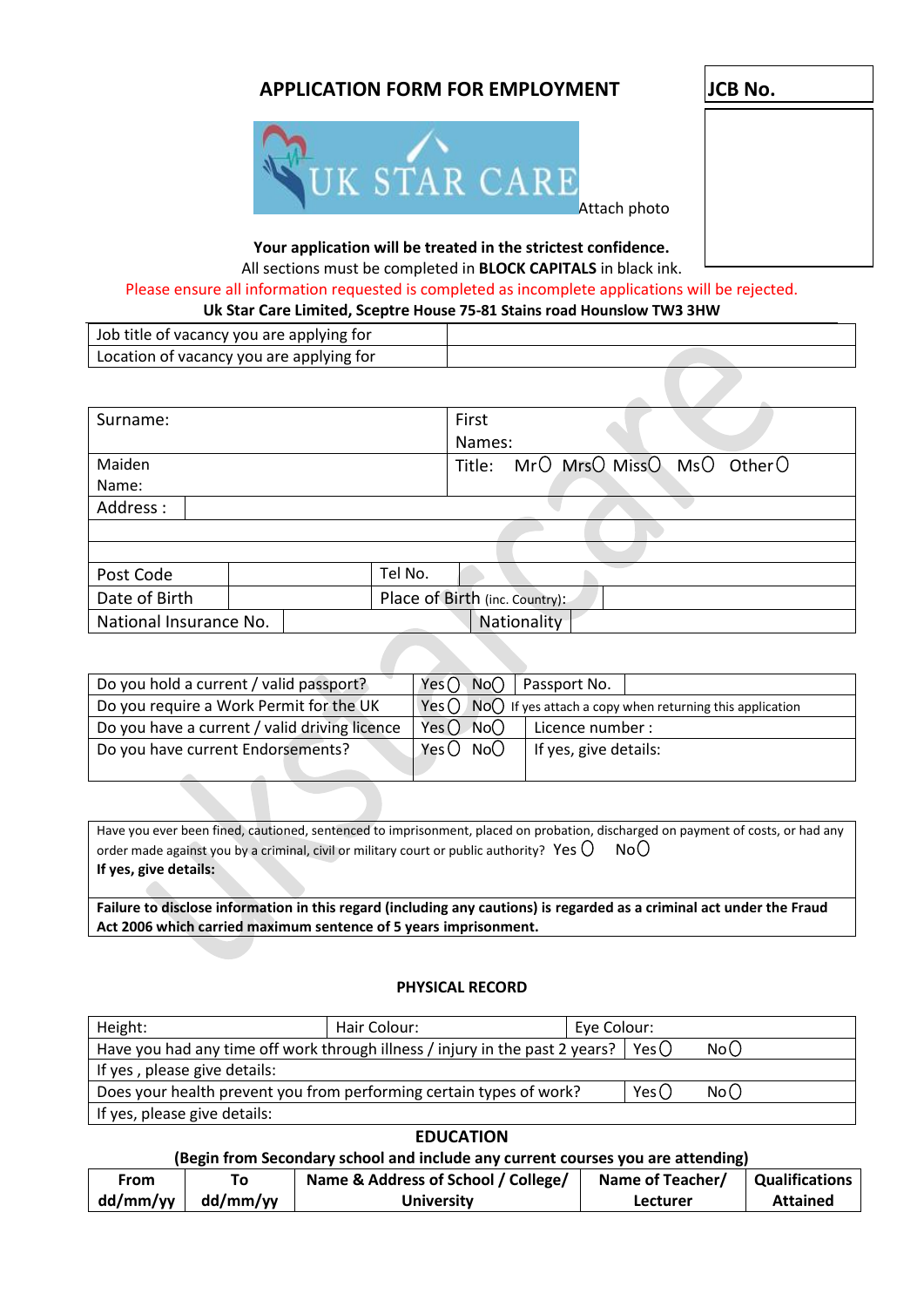| Post Code: |  |
|------------|--|
| Tel No.    |  |
| Fax No.    |  |
|            |  |
|            |  |
|            |  |
|            |  |
|            |  |
|            |  |
| Post Code: |  |
| Tel No.    |  |
|            |  |
| Fax No.    |  |
|            |  |
|            |  |
|            |  |
|            |  |
|            |  |
|            |  |
| Post Code: |  |
| Tel No.    |  |
| Fax No.    |  |
|            |  |
|            |  |
|            |  |
|            |  |
|            |  |
|            |  |
|            |  |
| Post Code: |  |
| Tel No.    |  |
| Fax No.    |  |

**Other Qualifications, courses or training you have attended (Please include details of any courses which you are currently attending – including dates)**

| Do you hold an SIA Licence? | Yes $\bigcirc$ | No()  | If Yes give licence number                            |
|-----------------------------|----------------|-------|-------------------------------------------------------|
| Have you previously held an |                |       | I If yes, please state when ID card was issued and at |
| Airport ID Pass             | Yes (          | No (J | which airport:                                        |

#### **EMPLOYMENT HISTORY**

**Start with the most recent and working backwards, please state details below ALL periods of: EMPLOYMENT, UNEMPLOYMENT and MILITARY SERVICE to cover the last 5 years. It is important that you give EXACT DATES and FULL name, addresses and telephone numbers to enable us to complete the**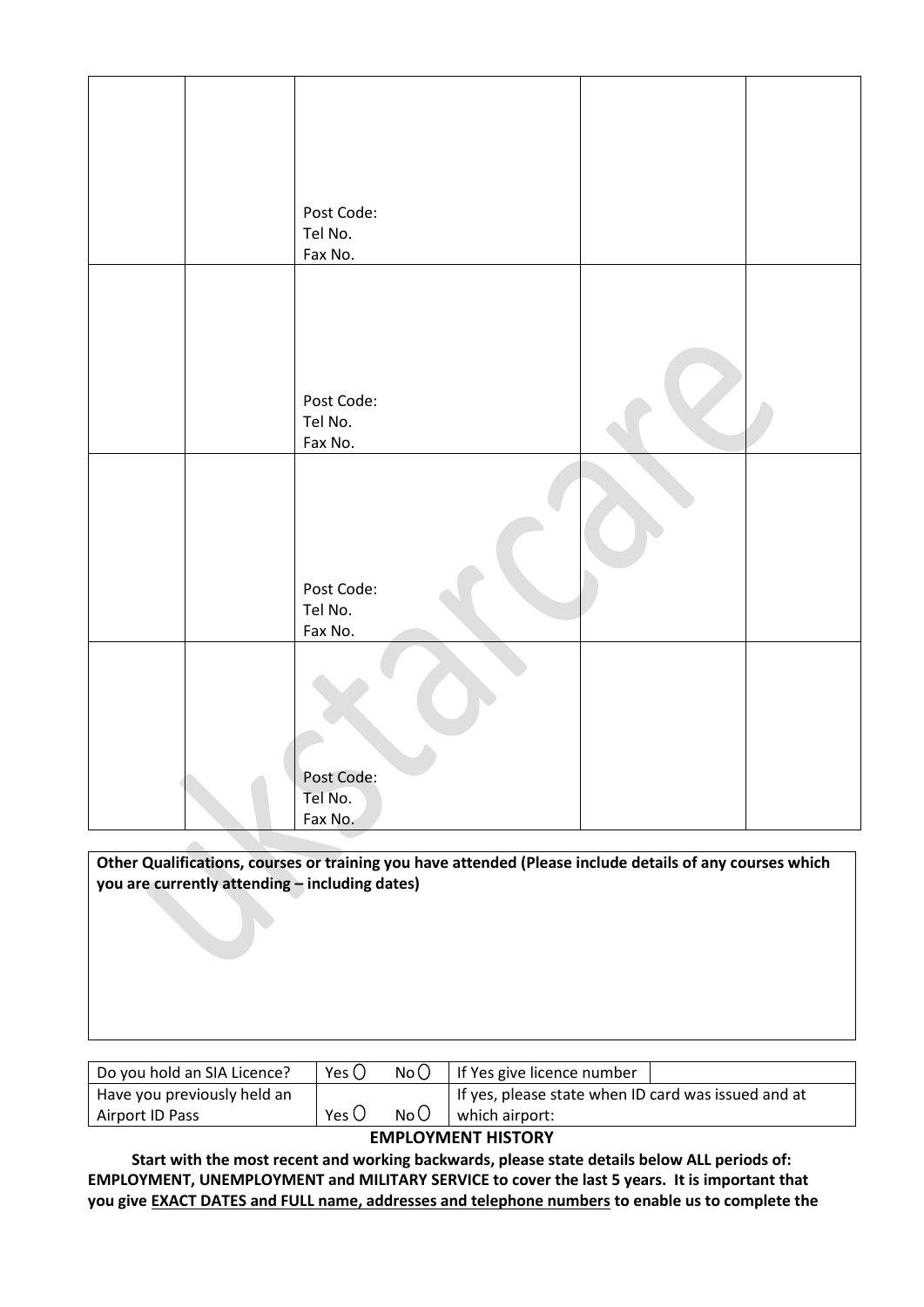**necessary checks required. An incomplete background check may result in employment and / or completion of probationary period being denied**.

| From<br>dd/mm/yy | To<br>dd/mm/yy | <b>Name &amp; Address of Employer</b> | <b>Job Title</b> | <b>Reason for</b><br>Leaving |
|------------------|----------------|---------------------------------------|------------------|------------------------------|
|                  |                |                                       |                  |                              |
|                  |                |                                       |                  |                              |
|                  |                |                                       |                  |                              |
|                  |                |                                       |                  |                              |
|                  |                | Post Code:                            |                  |                              |
|                  |                | Tel No.<br>Fax No.                    |                  |                              |
|                  |                |                                       |                  |                              |
|                  |                |                                       |                  |                              |
|                  |                |                                       |                  |                              |
|                  |                | Post Code:                            |                  |                              |
|                  |                | Tel No.<br>Fax No.                    |                  |                              |
|                  |                |                                       |                  |                              |
|                  |                |                                       |                  |                              |
|                  |                | Post Code:<br>Tel No.                 |                  |                              |
|                  |                | Fax No.                               |                  |                              |
|                  |                |                                       |                  |                              |
|                  |                |                                       |                  |                              |
|                  |                | Post Code:                            |                  |                              |
|                  |                | Tel No.<br>Fax No.                    |                  |                              |
|                  |                |                                       |                  |                              |
|                  |                |                                       |                  |                              |
|                  |                |                                       |                  |                              |
|                  |                |                                       |                  |                              |
|                  |                | Post Code:                            |                  |                              |
|                  |                | Tel No.<br>Fax No.                    |                  |                              |

**Please attach a separate sheet if necessary PERSONAL REFERENCE**

**Please give the names, addresses and telephone numbers of two friends who have known you for over two years. They should not be relatives or past employers.**